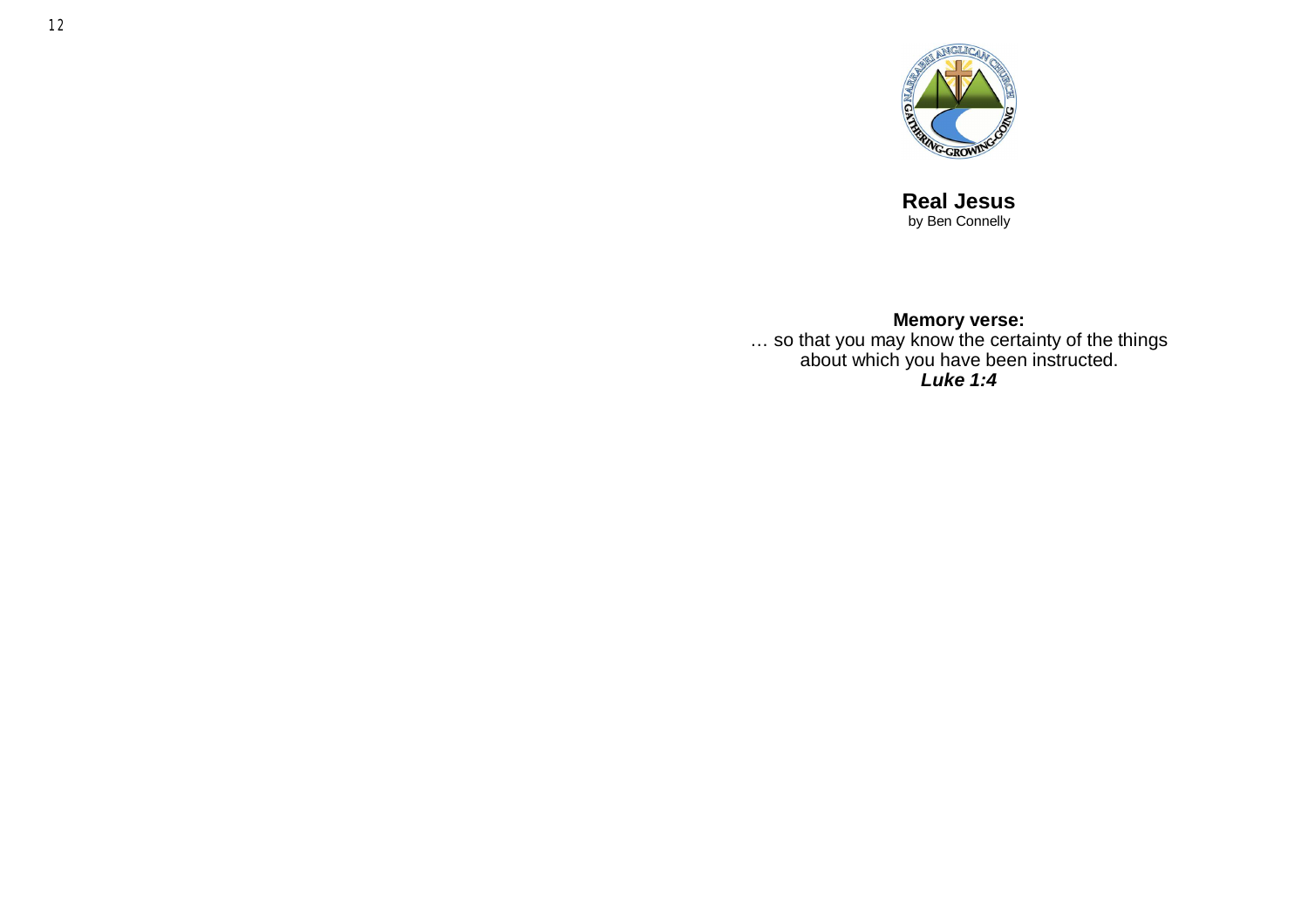#### **Study 1: Life and birth of Jesus**

Many have undertaken to draw up an account of the things that have been fulfilled among us, **<sup>2</sup>** just as they were handed down to us by those who from the first were eyewitnesses and servants of the word. **<sup>3</sup>** With this in mind, since I myself have carefully investigated everything from the beginning, I too decided to write an orderly account for you, most excellent Theophilus, **<sup>4</sup>** so that you may know the certainty of the things you have been taught. *Luke 1:1-3*

- 1. What jumps out at you as you read this opening to the book of Luke?
- 2. Why has Luke written this account of Jesus life?
- 3. Who did he get his information from?

Read 2 Peter 1:16-21

- 4. What claims does Peter make about the source of the Gospel message?
- 5. Where does the message about God originate?
- 6. Why should Peter's audience trust him?
- 7. In what was are we likely to doubt the word of God?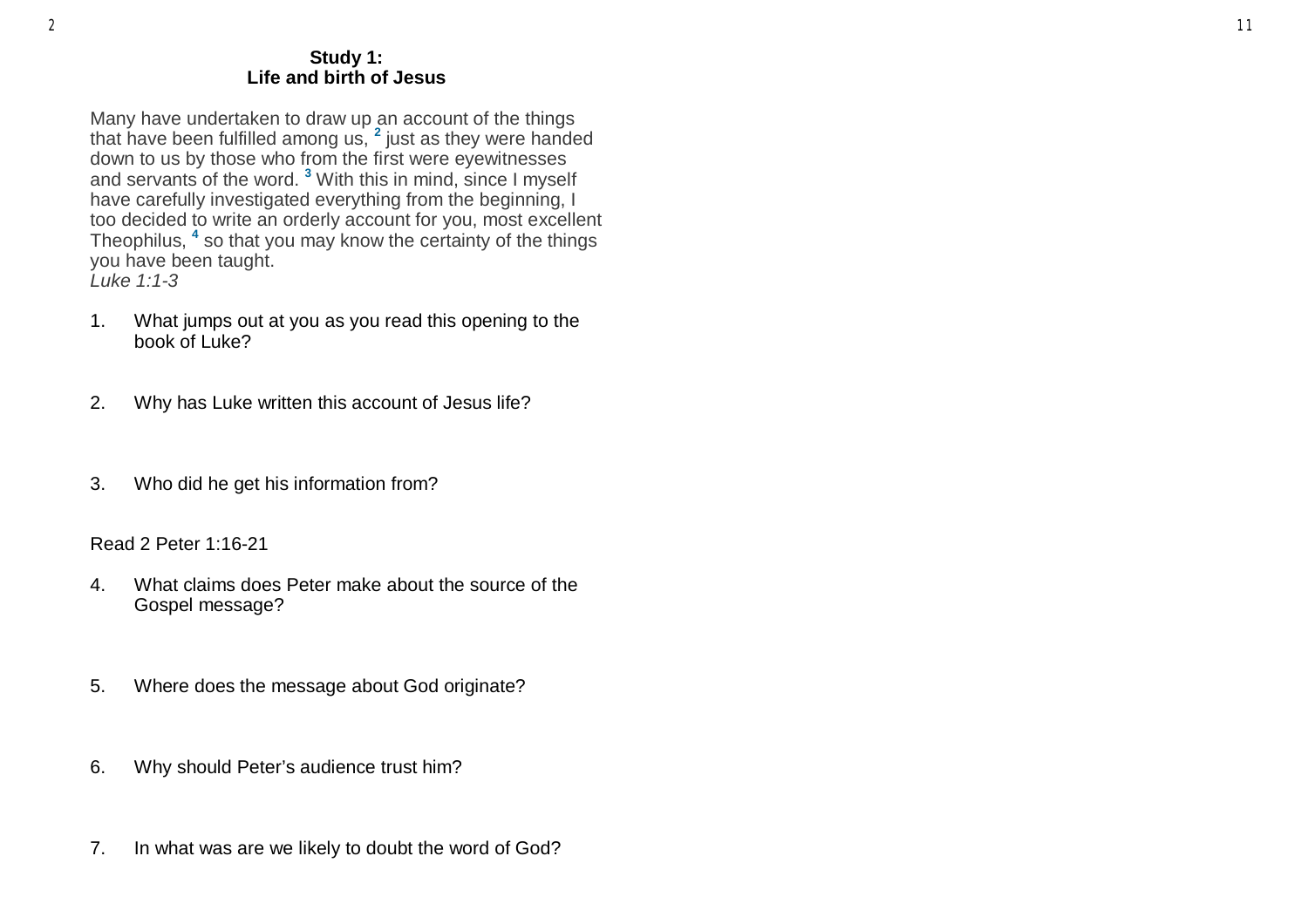- 8. Where do Peter and Luke get their confidence from?
- 9. How does God's word show us we can be confident in its accuracy?
- 10. How might we answer people who think the bible was made up?
- 11. What are your final thoughts about the confidence Peter and Luke have in the Gospel story?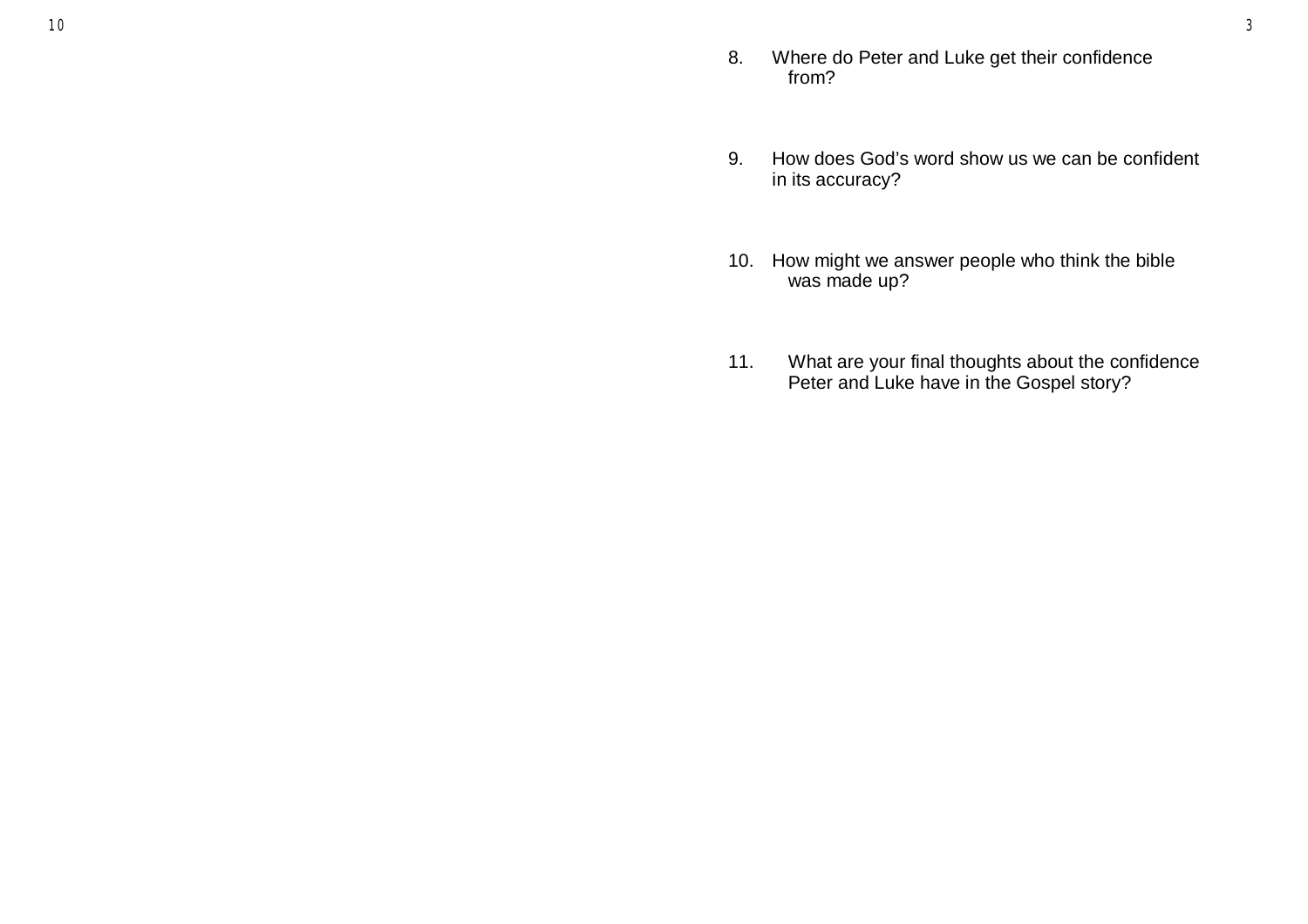## **Study 2 Death of Jesus**

**13:1** Before the Passover Festival, Jesus knew that His hour had come to depart from this world to the Father. Having loved His own who were in the world, He loved them to the end. **2** Now by the time of supper, the Devil had already put it into the heart of Judas, Simon Iscariot's son, to betray Him. **<sup>3</sup>** Jesus knew that the Father had given everything into His hands, that He had come from God, and that He was going back to God. **<sup>4</sup>** So He got up from supper, laid aside His robe, took a towel, and tied it around Himself. **<sup>5</sup>** Next, He poured water into a basin and began to wash His disciples' feet and to dry them with the towel tied around Him. **<sup>6</sup>**He came to Simon Peter, who asked Him, "Lord, are You going to wash my feet?"

**7** Jesus answered him, "What I'm doing you don't understand now, but afterward you will know." **<sup>8</sup>** "You will never wash my feet—ever!" Peter said. Jesus replied, "If I don't wash you, you have no part with Me." **<sup>9</sup>** Simon Peter said to Him, "Lord, not only my feet, but also my hands and my head." **10**  "One who has bathed," Jesus told him, "doesn't need to wash anything except his feet, but he is completely clean. You are clean, but not all of you." **<sup>11</sup>** For He knew who would betray Him. This is why He said, "You are not all clean."

*John 13:1-10*

- 1. What are your initial reactions to this passage?
- 2. When does this event happen in Jesus' life?
- 3. Why does Jesus decide to wash his disciples' feet in verses 3 and 4?
- 9. Does Jesus have the same stature in your life as Paul gives him in this passage?
- 10. Which verse best summarises this passage?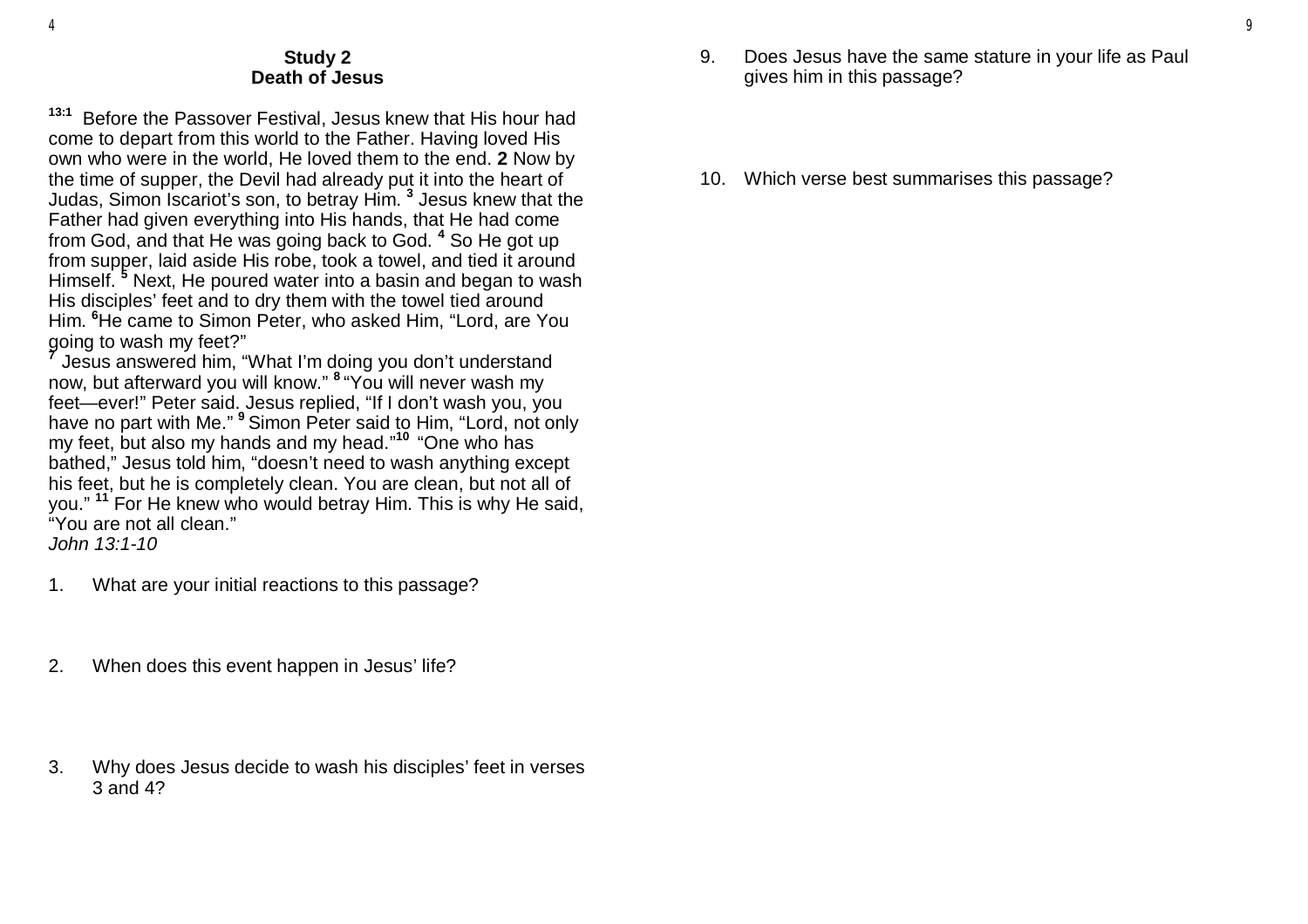# **Study 4: The point of Jesus**

Read Col 1:15-23

- 1. What are your initial thoughts, questions, and impressions of this passage?
- 2. Who is "he" in verse 15?
- 3. What is Jesus' role in creation?
- 4. Why is Jesus given the "first place in everything"?
- 5. What does Paul what us to know about Jesus?
- 6. What did Jesus achieve on the Cross?
- 7. What did that mean for us?
- 8. Does Paul leave room for salvation outside of Jesus?
- 4. How does Jesus respond to Peters objection?'
- 5. Jesus does this to explain what is about to happen.
- 6. What does this episode show us about the cross?
- 7. Why is Jesus so strong in his response in verse 9?
- 8. Which verse best summarises the point of this episode?
- 9. How might we resist Jesus offering to clean us?
- 10. How does Jesus' use of power inform how we should use our power?